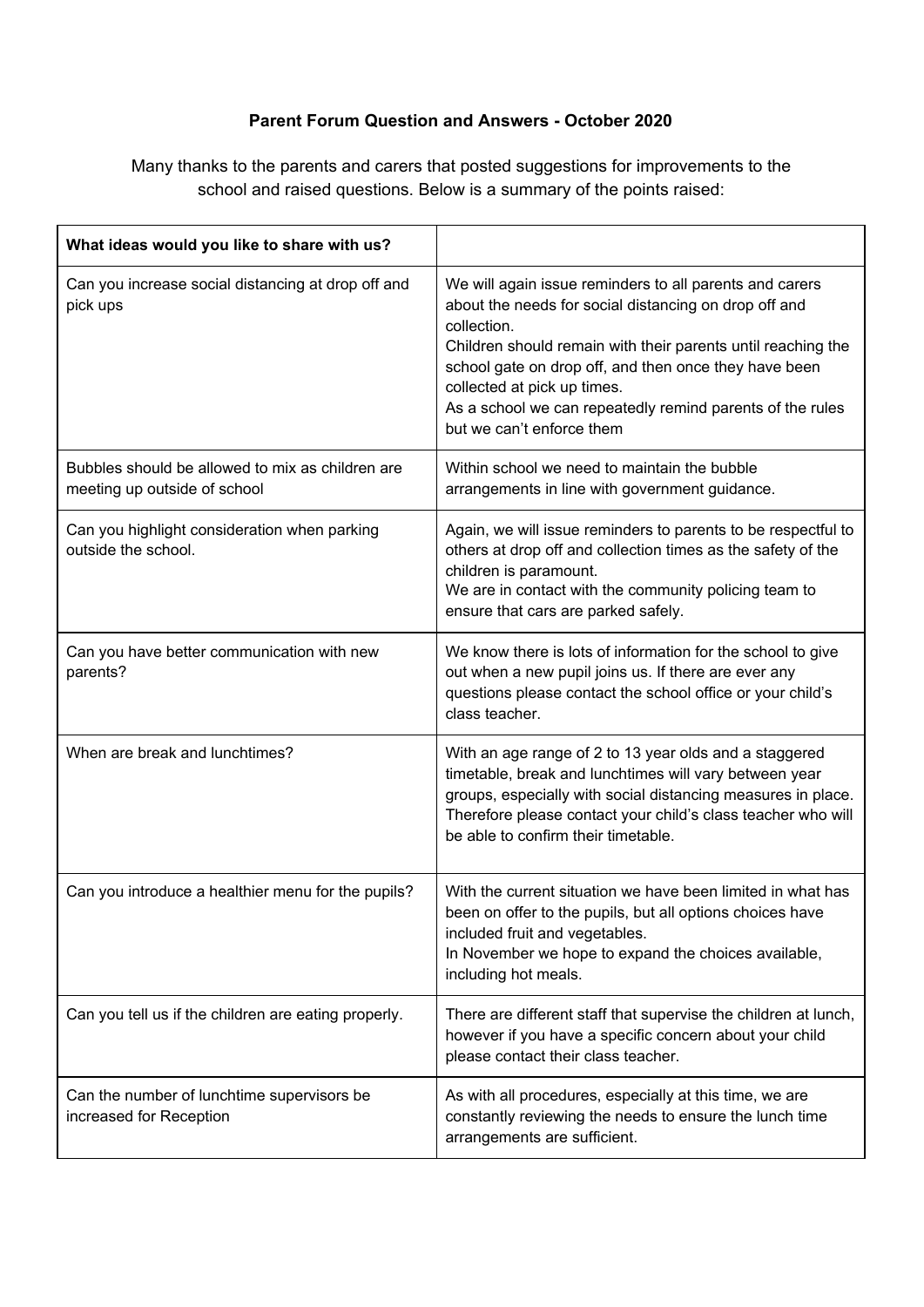| Can you please streamline the number of ways that<br>the school communicates with parents.                    | The direct system for communicating with parents is by<br>telephone or email where face-to-face contact has been<br>limited.<br>Class Dojo is used for sharing children positive (and needs<br>improving) effort and behaviour, and informal reminders.<br>Google Classroom is used for setting homework.<br>Parentmail is for more formal communication of key<br>information.   |
|---------------------------------------------------------------------------------------------------------------|-----------------------------------------------------------------------------------------------------------------------------------------------------------------------------------------------------------------------------------------------------------------------------------------------------------------------------------------------------------------------------------|
| When are the children allowed to go to the toilet?                                                            | To avoid large numbers of pupils gathering inside or<br>outside the toilets, there is a timetable system to allow for<br>all children to visit the toilet at break and lunches.<br>We are aware that this system doesn't suit every child who<br>has medical issues or needs to go in emergency<br>circumstances, so pupils are allowed to go to the toilet<br>when they need to. |
| Can the school rethink the toilet arrangements for<br>older pupils.                                           | With the government guidance on bubble sizes set at a<br>maximum of 240, Yr7 and Yr8 must be maintained as<br>separate bubble groups, where classroom, resources and<br>toilet areas can not be shared.<br>At break and lunch times, the toilets are monitored by staff<br>to ensure they are used sensibly                                                                       |
| Can the children change into something else if they<br>get wet or muddy in PE, and still wear their trainers? | Once in school, with the majority of lessons taking place in<br>their own classrooms, pupils leave their change of uniform<br>in the class.<br>If they have a spare set they are welcome to leave it in the<br>class at the start of the week.<br>The change of uniform needs to include all items that may<br>get wet or muddy in a PE lesson.                                   |
| Can the children wear coats inside if it is cold?                                                             | The heating in school is now on.<br>Some windows do have to be open to allow for ventilation,<br>however if the room becomes cold the children will be<br>allowed to wear coats if necessary.                                                                                                                                                                                     |
| Can the children be more challenged in their<br>learning?                                                     | All the lessons should be challenging, if you feel this is not<br>the case, please raise the matter directly with the class<br>teacher.                                                                                                                                                                                                                                           |
| Can the Dojo system remain, when the Covid<br>situation is over.                                              | Class Dojo will remain as the way the to communicate<br>positive (and requires improvement) with parents                                                                                                                                                                                                                                                                          |
|                                                                                                               |                                                                                                                                                                                                                                                                                                                                                                                   |